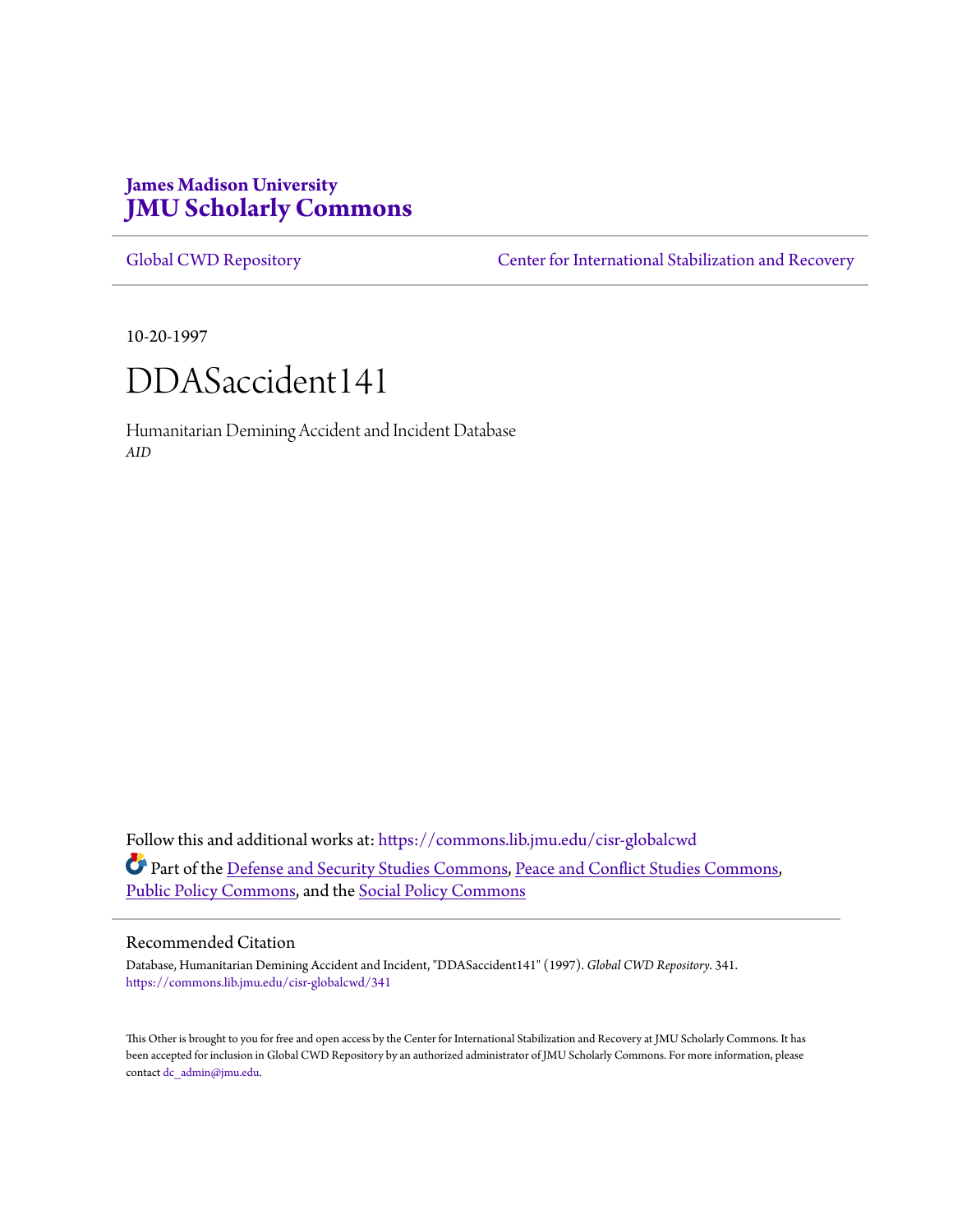## **DDAS Accident Report**

#### **Accident details**

**Report date:** 15/05/2006 **Accident number:** 141 **Accident time:** 10:45 **Accident Date:** 20/10/1997 **Where it occurred:** Pajak Village, Dehyak District, Ghazni Province **Primary cause:** Field control inadequacy (?) **ID original source:** none **Name of source:** MAPA/UNOCHA **Organisation:** Name removed **Mine/device:** PMN AP blast **Ground condition:** dry/dusty

**Country:** Afghanistan

**Secondary cause:** Inadequate equipment (?) **Class:** Excavation accident **Date of main report:** [No date recorded]

hard **Date record created:** 13/02/2004 **Date last modified:** 13/02/2004 **No of victims:** 1 **No of documents:** 1

### **Map details**

| Longitude:              | Latitude:                    |
|-------------------------|------------------------------|
| Alt. coord. system:     | <b>Coordinates fixed by:</b> |
| Map east:               | Map north:                   |
| Map scale: not recorded | Map series:                  |
| Map edition:            | Map sheet:                   |
| Map name:               |                              |

## **Accident Notes**

inadequate investigation (?) inconsistent statements (?) partner's failure to "control" (?) squatting/kneeling to excavate (?) use of shovel (?) visor not worn or worn raised (?)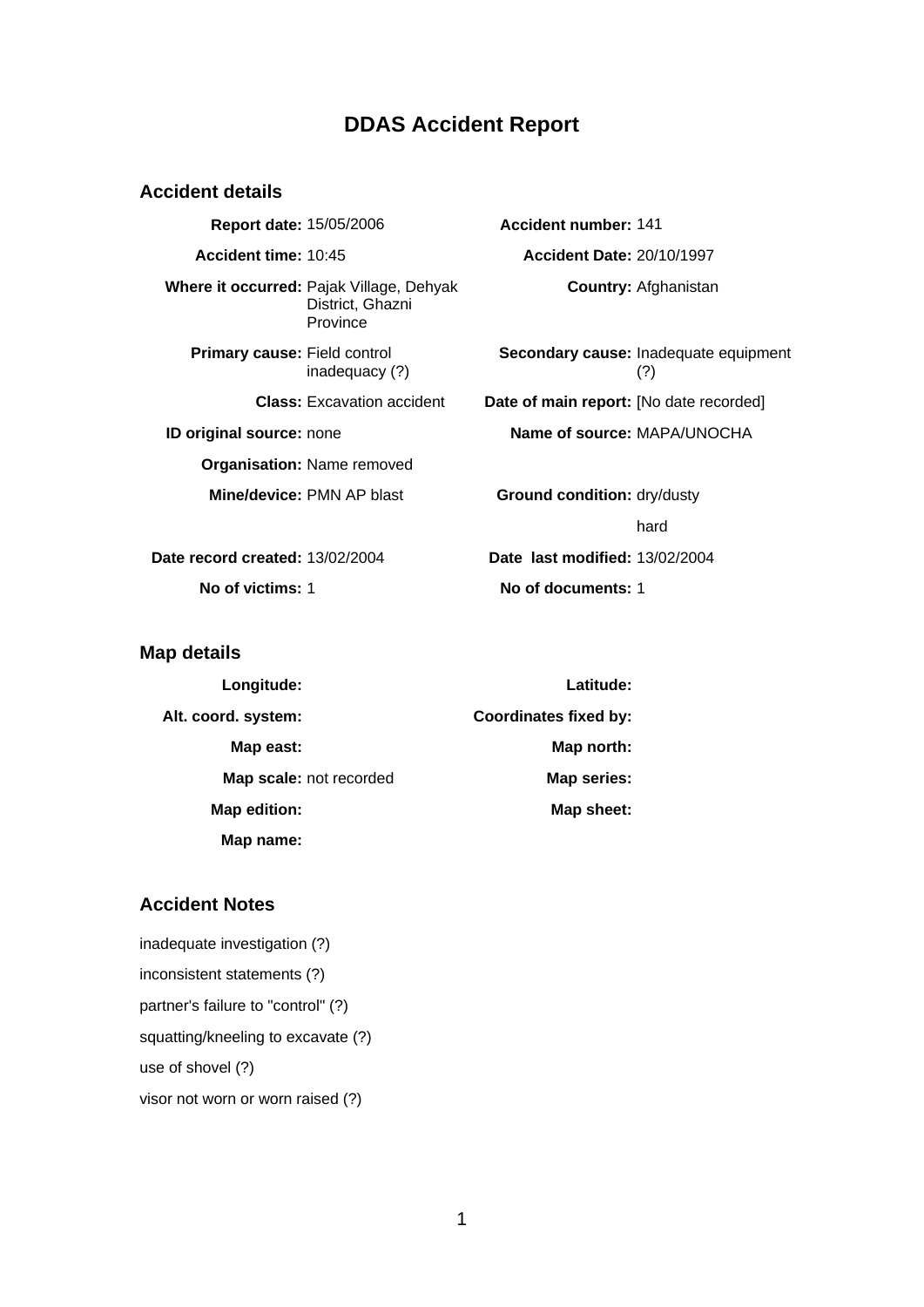## **Accident report**

At the time of the accident the UN MAC in Afghanistan favoured the use of two-man teams (usually operating a one-man drill). The two would take it in turns for one to work on vegetation cutting, detecting and excavation, while the other both rested and supposedly "controlled" his partner.

An investigation on behalf of the UN MAC was carried out and its report made briefly available. The following summarises its content.

The victim had been a deminer for five years. The victim had attended a revision course seven months before and had been on leave 16 days before the accident. The ground being worked on was described as medium hard. A photograph showed a dry clay soil with clumps of grass. The demining group claimed to have found fragments of the device proving that it was a PMN.

The investigators determined that the victim had got a detector reading, marked it and then started to excavate using a shovel and without wearing his helmet and visor. They said that during the investigation people pretended the victim has been marking the cleared area when the accident occurred but in the original accident report it was mentioned that the accident occurred during prodding – the investigators decided that "this is their pretext to confuse investigation".

The Team Leader, Section Leader and the victim's partner all said that the victim was marking the cleared area and was collecting soil from an uncleared area when the accident occurred.

#### **Conclusion**

The investigators concluded the victim was negligent to use the shovel to investigate the detector reading. They decided that he received fatal injuries to his head because he was not wearing the safety helmet, and that the Section Leader showed poor command and control.

#### **Recommendations**

The investigators recommended that no one should prod in the squatting position when the ground was suitable for the prone position, that the use of shovels to investigate readings should be stopped, and that the command group must stress the need to obey safety procedures to the deminers. They further recommended that disciplinary action should be taken against the Team Leader, Assistant Team Leader and Section Leader, observing that the team had suffered four accidents in as many months. They took this to imply that the poor command and control of the command group could be a contributory factor and recommended that changes to the command group be made.

## **Victim Report**

**Victim number:** 181 **Name: Name removed**

**Compensation:** 500,000 Rs (100%) **Time to hospital:** not recorded

**Protection issued:** Helmet

Thin, short visor

**Age: Gender:** Male **Status:** deminer **Fit for work:** DECEASED **Protection used:** none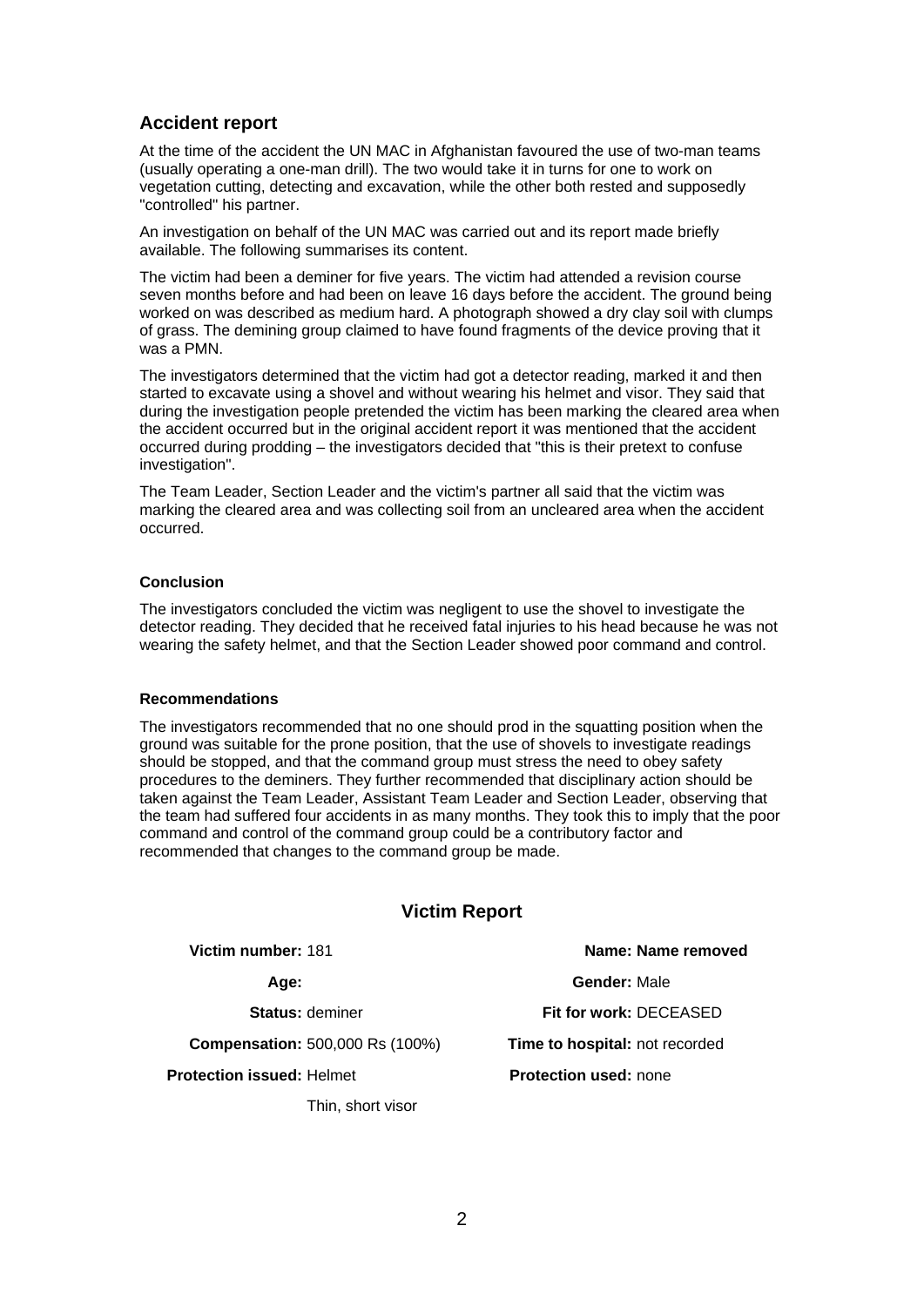## **Summary of injuries:**

INJURIES minor Chest severe Arm severe Eyes severe Face severe Hands severe Head FATAL COMMENT

Victim died in a coma 17 hours 15 minutes after accident. See medical report.

## **Medical report**

The incident occurred at 10.45 a.m. and the deminer died the next day at 4.00 a.m. in coma. The victim's injuries were summarised as serious injuries to his head, face and hands that were fatal: maxila - mandible fracture, head trauma, concussion and compression of skull, left humerus fracture, all body superficial wounds. A sketch showed fragment injuries all over the body and limbs, with serious wounds to upper left arm, lower face and right side of the head. A photograph showed the right side of head as an open wound, lips eyes and nose invisible.



The demining group reported to the insurers on 20<sup>th</sup> October 1997 that the victim (prodding without helmet) suffered severe facial injuries, a penetrating wound to his cranium, fracture mandible left, fracture left maxilla, fracture left humerus, and fragments to the body. He died on the night of 20/21<sup>st</sup> October 1997.

A claim was sent to the insurers on 17<sup>th</sup> November 1997 along with a photograph showing severe facial injuries. His injuries were described as half of the face shattered including upper and lower jaws, the inside of his nose and right eye destroyed, contusion of brain, superficial injury of chest wall.

A compensation payment of 500,000 Rs [maximum allowable] was awarded on 15th January 1998 for the victim's death four and a half months after the incident.